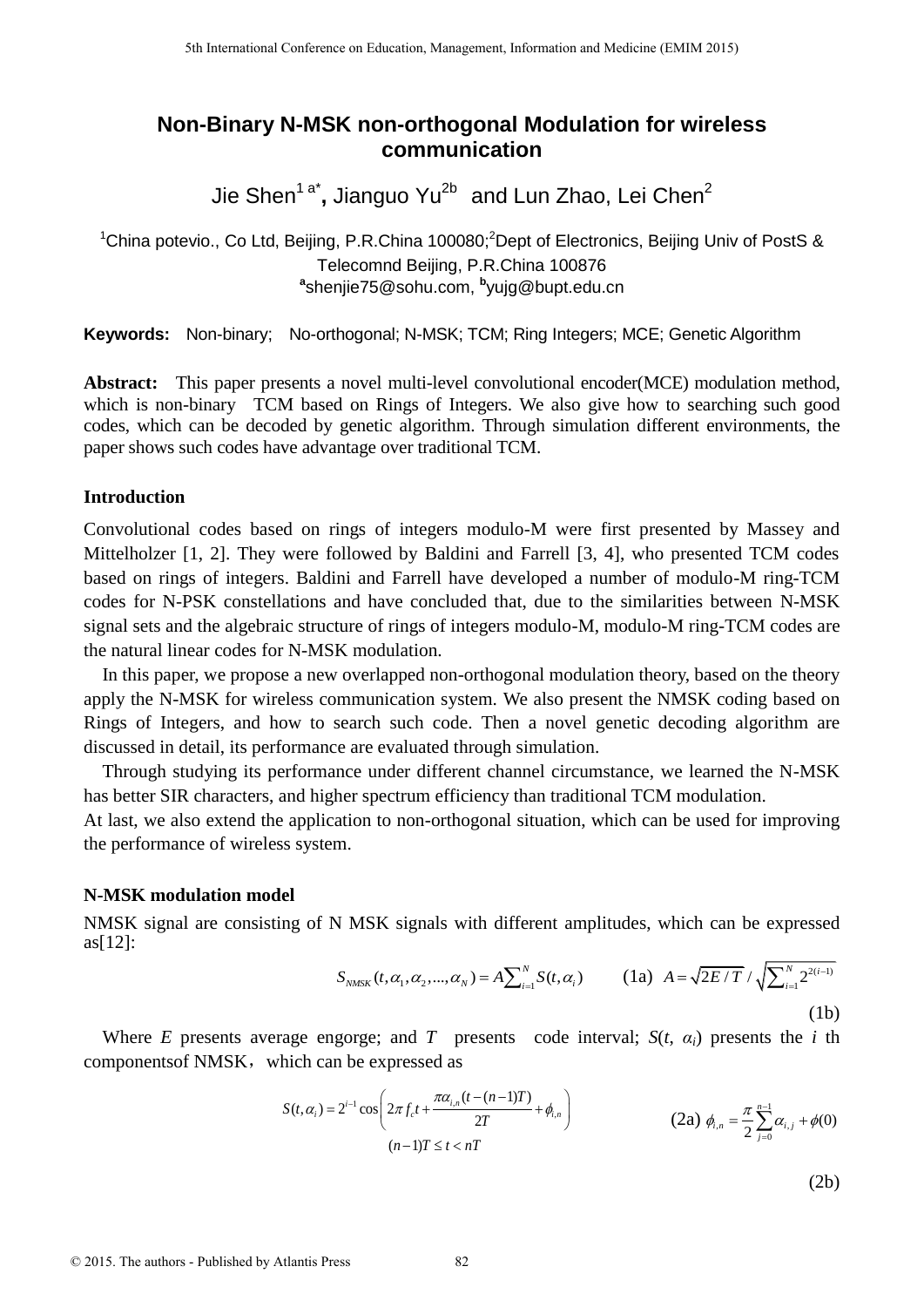Here,  $\alpha_{i,n}$  is the *i*th MSK signal components imputed during the *n* th timeslot and  $\alpha_{i,n} \in \{\pm 1\}$ ;  $\phi(0)$  is the initial phase, in general, let  $\phi(0) = 0$ . Meanwhile, MSK equals to concatenation of two components: Convolute process entity (CPE) and memory-less waveform mapping entity.

MSK input and output be presented as:

$$
S(t) = (U_{1,n} \cos 2\pi f_1 t + U_{2,n} \cos 2\pi f_2 t) g(t - nT)
$$
\n(3)

where  $f_2 - f_1 = 1/2T$  and  $f_1 = f_c - 1/4T$ . So, NMSK be represented as:

$$
S_{NMSK}(t) = (W_{1,n} \cos 2\pi f_1 t + W_{2,n} \cos 2\pi f_2 t) g(t - nT) \qquad (4a) \qquad (W_{1,n}, W_n) = A \Big( \sum_{i=1}^N 2^{i-1} U_{1,n}^{\ \ell} \Big) \sum_{i=1}^N 2^{i-1} U_{2,n}^{\ \ell} \Big)
$$
 (4b)

#### **TCM Based on Rings of Integers**

Assuming that m information bits are transmitted per baud, the general structure of a ring-TCM encoder suitable for N-MSK modulation, with  $M = 2^{m+1}$ , is shown in Figure 1. This ring-TCM encoder works as follows: first,  $m+1$  information bits,  $b_i$ , are mapped into a modulo-M symbol,  $a_j$ , according to a mapping function f (for instance, *f* can be a Gray mapping function). Next, *m* modulo-M  $a_j$  symbols are introduced into a linear multi-level convolutional encoder (MCE), which generates  $m+1$  modulo-M coded symbols,  $x_k$ . Finally, each one of these coded symbols  $x_k$  is associated with a signal of the N-MSK signal set and is sent to the channel. Ahs a total of  $m+1$ modulo-M coded symbols  $x_k$  are transmitted per single trellis branch, ring-TCM codes can be considered as  $2(m+1)$ -dimensional TCM codes.

Propagation delays caused by a fading channel can result in phase shifting of the transmitted signal. At the demodulator these phase shifts result in a rotation of the received signals compared with the transmitted symbols. If, after these phase shifts, the received word is another valid code word, that code is known as phase invariant.



Figure 1. General structure of a ring-TCM encoder suitable for N-MSK modulation.

A multi-level convolutional code is  $360/M$  phase invariant if and only if the all-one code word can be found in the code [4]. A code with the all-one code word is said to have a transparent encoder [4]. For example, an MCE defined over  $z_4$  is  $360/4 = 90\degree$  phase invariant if the all-one code word is present in the code.

In general, transparent modulo-M ring-TCM codes can be readily designed, with neither additional difficulty nor significant decrease in performance with respect to nontransparent ring-TCM codes. Furthermore, in addition to the transparency property, ring-TCM codes present, in general, better coding gains than their nontransparent Ungerboeck counterparts. However, the major drawback of these codes is that they generally require a more computationally intensive decoding process. Therefore, although it has already been established that ring-TCM schemes can constitute a powerful alternative to conventional TCM schemes, their actual performance/complexity tradeoff should be investigated.

There is also the necessity to extend the use of ring-TCM codes to other modulation schemes than N-MSK constellations. In particular, the structure of a ring-TCM encoder based on rings of integers modulo-4, which is suitable for any rectangular M-QAM constellation, has been proposed [4]. This novel coded modulation scheme can result in ring-TCM codes with excellent coding gains which are, in addition, transparent to phase rotations of  $360/4 = 90°$ .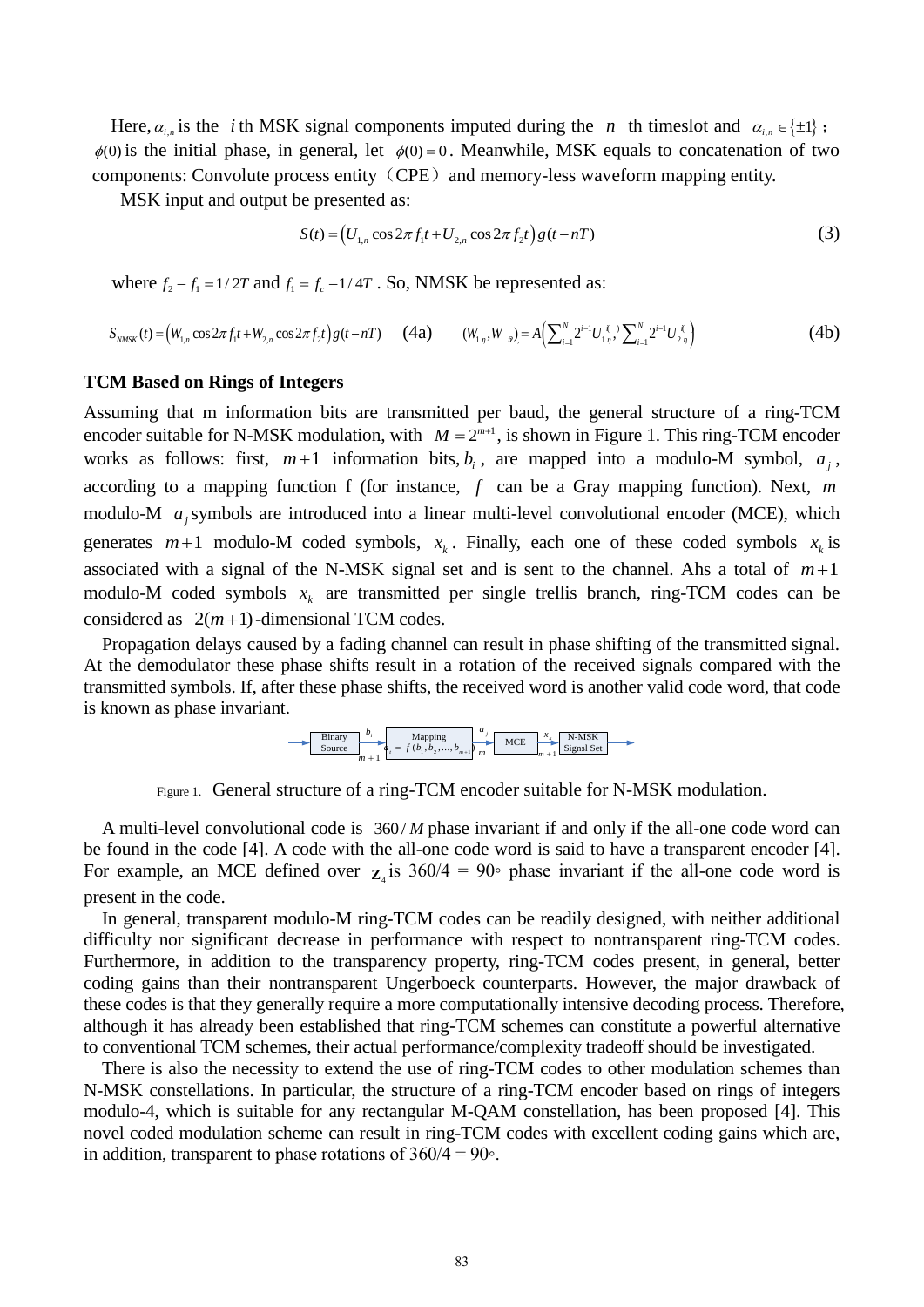#### **Genetic Algorithm**

The choice of feed-forward and feedback coefficients of the MCE can significantly change the parameters of the code, such as the free distance,  $d_{free}$ , and so it is important to have methods for finding good TCM codes. The most obvious method would be to apply an exhaustive search algorithm where all values of the coefficients are tried, but this would become too time-consuming for larger codes defined over larger rings.

There are two criteria for good TCM codes over a Gaussian channel: maximizing the free distance and minimizing the number of paths in the code trellis with Euclidean distance equal to the free distance, denoted as  $N_{free}$ , subject to the feed-forward and feedback coefficients [9]:

max 
$$
d_{free}
$$
 { $g_s^{(i)},..., g_0^{(i)}, f_s,..., f_1$ }  
(5) min  $N_{free}$  { $g_s^{(i)},..., g_0^{(i)}, f_s,..., f_1$ }  
(6)

 In the following section, a much faster search algorithm for finding good ring-TCM codes for N-MSK and M-QAM is presented.

For the solution of optimization problems, a genetic algorithm [10] has been investigated for several applications in signal processing, such as speech compression, and has been shown to be effective at exploring a large and complex search space in an adaptive way. Next, a formal definition of genetic algorithms is given, and the operators used in this work are described.

A genetic algorithm can be defined as the nine-tuple:

$$
GA = \left\{p^0, S, \lambda, L, f, s, c, m, T\right\}, \text{ where: } p^t = \left\{a_1^t, \dots, a_\lambda^t\right\} = \text{population in the } t \text{ the generation};
$$

*S* = search space in which the chromosome is encoded;  $a_{\lambda}^{0} \in S$  = elements of the search space:  $\lambda$  =

population size;  $L = \text{length of chromosome};$   $f : S \rightarrow R = \text{fitness function};$   $s : S^{\lambda} \rightarrow S = \text{selection}$ 

operator;  $c: S \times S \to S \times S = \text{crossover operator}$ ;  $m: S \to S = \text{mutation operator}$ ;  $T: S^{\lambda} \to \{0,1\} =$ 

termination criterion.

In searching for TCM codes, the genetic algorithm basically selects and classifies the generator code word with a high degree of adaptation as parents generate a new generation by the combination of their components, and by the elimination of the weakest generators from the population [11]. In genetic algorithms there are many operators but the selection, crossover and mutation operators are only used for code searching.

**Selection Operator.** Assuming that the initial population  $p^0 = (a_1^0, \ldots, a_\lambda^0)$  can be obtained in a heuristic or random way from the search space, S, in which the chromosome is encoded, the next generation is obtained from members of the previous generation using a stochastic process, which guarantees that the number of times that one structure is selected is dependent on its performance compared with the rest of the population.

The parent-selection operation  $s$ ,  $s: S^{\lambda} \to S$  produces an intermediate population  $p' = (a'_1, \ldots, a'_\lambda)$  from the population  $p' = (a'_1, \ldots, a'_\lambda)$  in the *t* th generation,  $s(p') = p'$ . Any at  $a'_i = a'_i$  in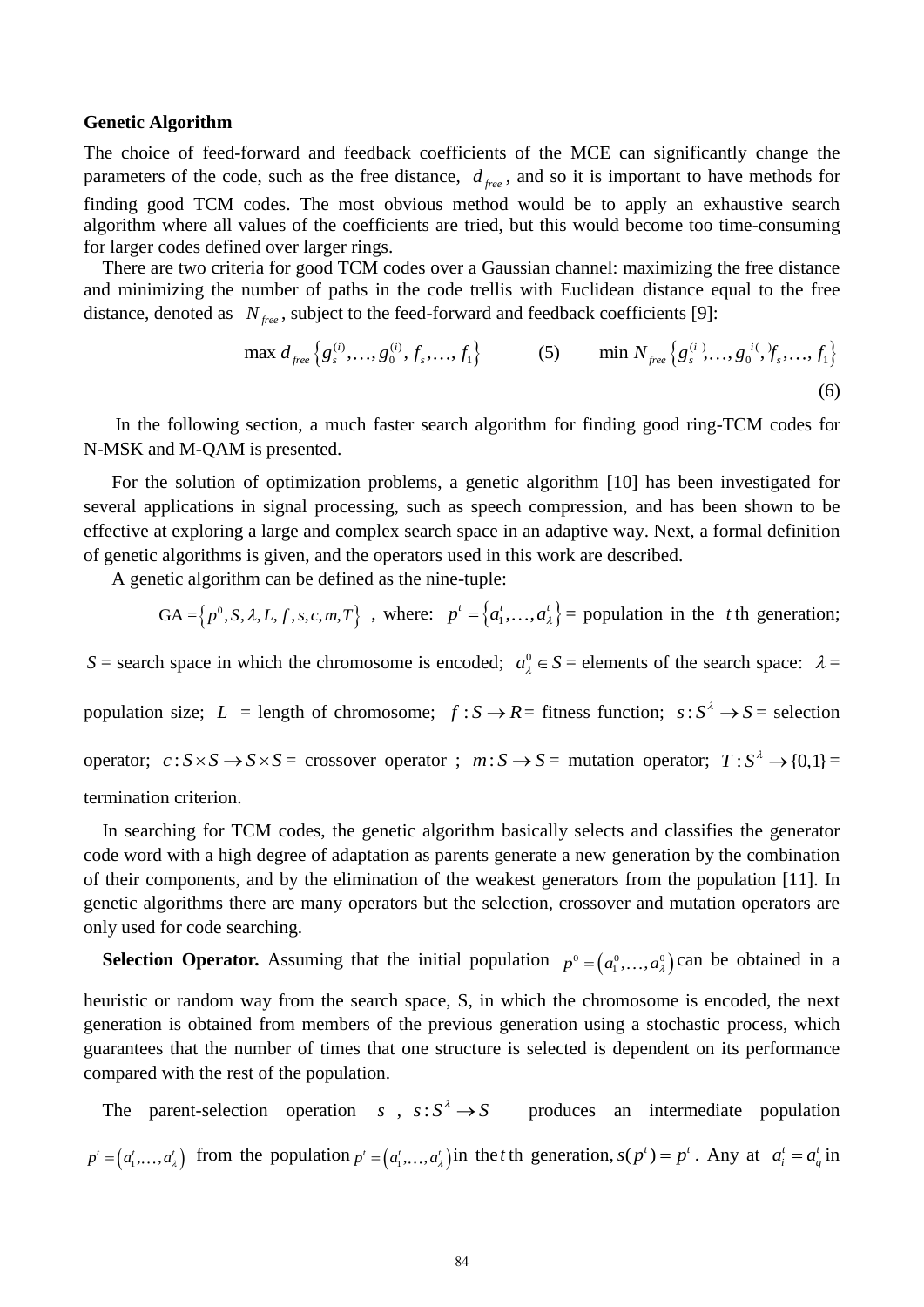the  $p^t$  is selected by a given random number  $\alpha_i$  satisfying the following condition:

$$
0 \leq \alpha_i \leq \sum_{j=1}^{\lambda} f(a_j^t)
$$
 (7) 
$$
q = m \left\{ \frac{\mathbf{1}}{\mathbf{1}} \left\{ \forall k \in \left\{ \dots \mathbf{1} \lambda \right\} s \mathbf{1}, \alpha_i \leq \sum_{j=1}^{\lambda} f \alpha_j^t \right\} \right\}
$$
 (8)

The index q is obtained from (8), where  $\sum_{j=1}^{i} f(a_j)$  is the summation of all the fitness from population  $p^t$  for all members of the population picking up the first index  $k$  that reaches  $\alpha_i \leq \sum_{j=1}^{\lambda} f(a_j^t)$ .

**Crossover Operator.** For any selected chromosomes in a population  $p^t$ , an associated real value  $0 \le \rho \le 1$  is generated randomly. If  $\rho$  is greater than the defined crossover threshold  $\rho_c$  where  $0 \le \rho_c \le 1$ , the crossover operator  $c: S \times S \to S \times S$  is applied to this pair of chromosomes. The strategy used in this work is the one-point crossover, cop, which produces an intermediate population<br>
pt from the population pt and is defined below:<br>  $\begin{pmatrix} a'_i \\ a'_{i+1} \end{pmatrix} = C_{op} \begin{pmatrix} a'_i \\ a'_{i+1} \end{pmatrix} \forall a'_i \in p' \land i \in \{1$ pt from the population pt and is defined below:

in this work is the one-point crossover, cop, which produces an intermediate population  
population pt and is defined below:  

$$
\begin{pmatrix} a_i^{\prime} \\ a_{(i+1)}^{\prime} \end{pmatrix} = C_{op} \begin{pmatrix} a_i^{\prime} \\ a_{(i+1)}^{\prime} \end{pmatrix} \forall a_i^{\prime} \in p^{\prime} / i \in \{1, ..., \lambda\} = c_{op} \begin{pmatrix} a_{i\rho_1}, a_{i\rho_2}, ..., a_{i\rho_j}, a_{i\rho_{j+1}}, ..., a_{i\rho_L} \end{pmatrix}^T
$$
(9)

The pair of chromosomes is separated into two subchromosomes at  $\rho_j$ , hence a new pair is composed by swapping the second subchromosome, where each one is crossed from  $\rho_{j+1}$  to  $\rho_L$ .

**Mutation Operator.** For any chromosome in a population  $p^t$ , an associated real value  $0 \leq \rho \leq 1$ is generated randomly. If  $\rho$  is less than the defined mutation threshold  $\rho_m$ , where  $0 \le \rho_m \le 1$ , the mutation operator is applied to the chromosome. The mutation operator simply alters one bit in a chromosome from 0 to 1 (or 1 to 0). The mutation operator  $m: S \rightarrow S$  produces an intermediate population  $p^t$  from the population  $p^t$ , as below:

$$
a_i^{\dagger} = m(a_i^{\dagger}) \quad \forall_i \in \{1, ..., \lambda\} \qquad a_{i, \rho k}^{\dagger} = \begin{cases} a_{i, \rho k} & \text{for } k \in \{1, 2, .p-, p+1, L\} \\ \overline{a}_{i, \rho k} & \text{for } k = p \end{cases} \tag{10}
$$

The reproduction and crossover operators give to the genetic algorithms the bulk of their processing power. The mutation operator is needed because, even though reproduction and crossover are the main operators, occasionally they may become overzealous and lose some potentially useful genetic material.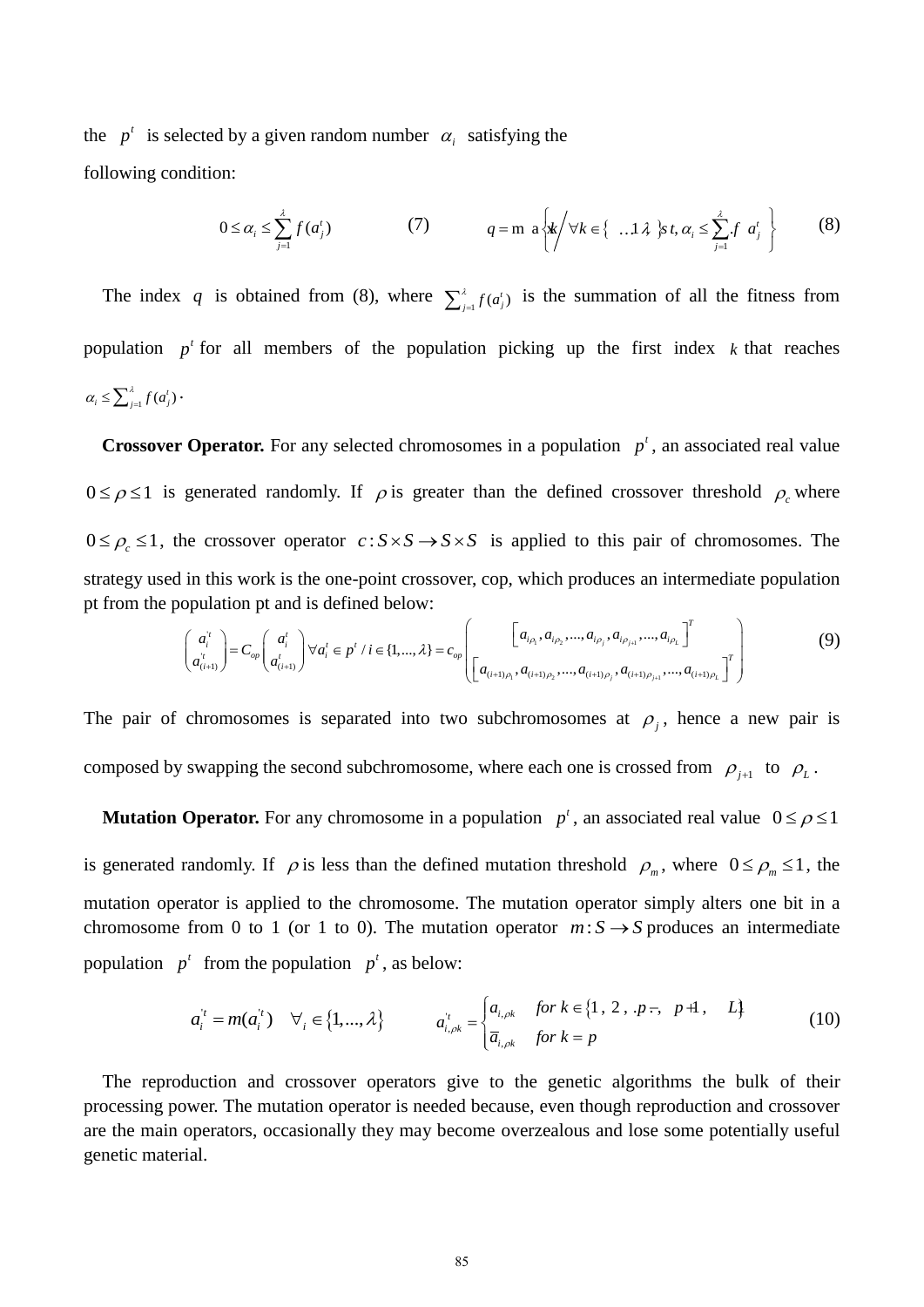Usually there are four parameters to control the evolution of the genetic algorithm. They are: the population size,  $\lambda$ ; the crossover threshold,  $\rho_c$ ; the mutation threshold,  $\rho_m$ ; and the number of generations. If three of these are kept fixed, an optimum value for the free parameter can be found in order to produce the optimum code rate,  $d_{free}$  and  $N_{free}$ .

The disadvantage of the exhaustive search algorithm is the time taken to generate codes, especially when a high number of states and a high-order constellation are used. It is important to note that the exhaustive search for the rectangular M-QAM constellation is more computationally intensive than that for N-MSK constellations, because the rectangular M-QAM constellation requires that, to determine  $d_{free}$  and  $N_{free}$ , all paths in the trellis be examined and compared to each other. The fitness function used in this work is an a priori function based on the computation of the distances.

Once the code is obtained, a further check is required to investigate the performance in terms of symbol error rate as a function of signal-to-noise ratio. The application of the genetic algorithm to 16-QAM is shown with new codes for this particular modulation scheme to demonstrate its feasibility, when the number of states is increased to produce better constraint lengths. The application of the genetic algorithm to the code-to-signal mapping for 16-QAM has produced a range of 180◦ and 90◦ rotational invariant ring-TCM codes (RI ring-TCM) [11].

For convenience, we denote  $d_{free}^2$  is the minimum squared Euclidean distance between coded

sequences of the ring-TCM code suitable for 16-QAM;  $g_{\infty}$  is the asymptotic coding gain of the

ring-TCM code suitable for16-QAMover uncoded8-AMPMmodulation; ∗means that the exhaustive search was stopped; and  $\bullet$  means a new generated code using the genetic algorithm.

#### **Performance of Ring-TCM Codes on Urban Fading Channels**

Three simulation results are presented, showing the performances of three ring-TCM codes on an indoor, a pedestrian and a vehicular channel. The ring-TCM codes tested were transparent, and decoded using the soft-decision Viterbi algorithm. The codes used were the 4-state 21/2, 8-state

213/30 and 16-state 212/31 ring-TCM codes defined over  $\mathbb{Z}_4$ . The user velocities were 0 mph for

indoor, 4 mph for pedestrian and 70 mph for vehicular. The channel scenarios are easily modified by altering the delay, power profile and Doppler spectra to create virtually any single input–single-output (SISO) environment based on measured data. This gives a much more flexible channel model, which corresponds to actual measured data and produces a time-varying frequency-selective channel that is much more realistic and is essential for testing certain distortion mitigation techniques.

Figure 2 shows the performance of the ring-TCM codes on the indoor channel. This is a slow-fading channel, but the least harsh of the three urban channel models and good results are achieved, with the 16-state 212/31 ring-TCM code achieving a coding gain of 1.2 dB over the 21/2 and 213/30 ring-TCM codes. Figure 3 shows the performance of the ring-TCM codes on the pedestrian channel. This channel is more harsh but the relative performance of the three ring-TCM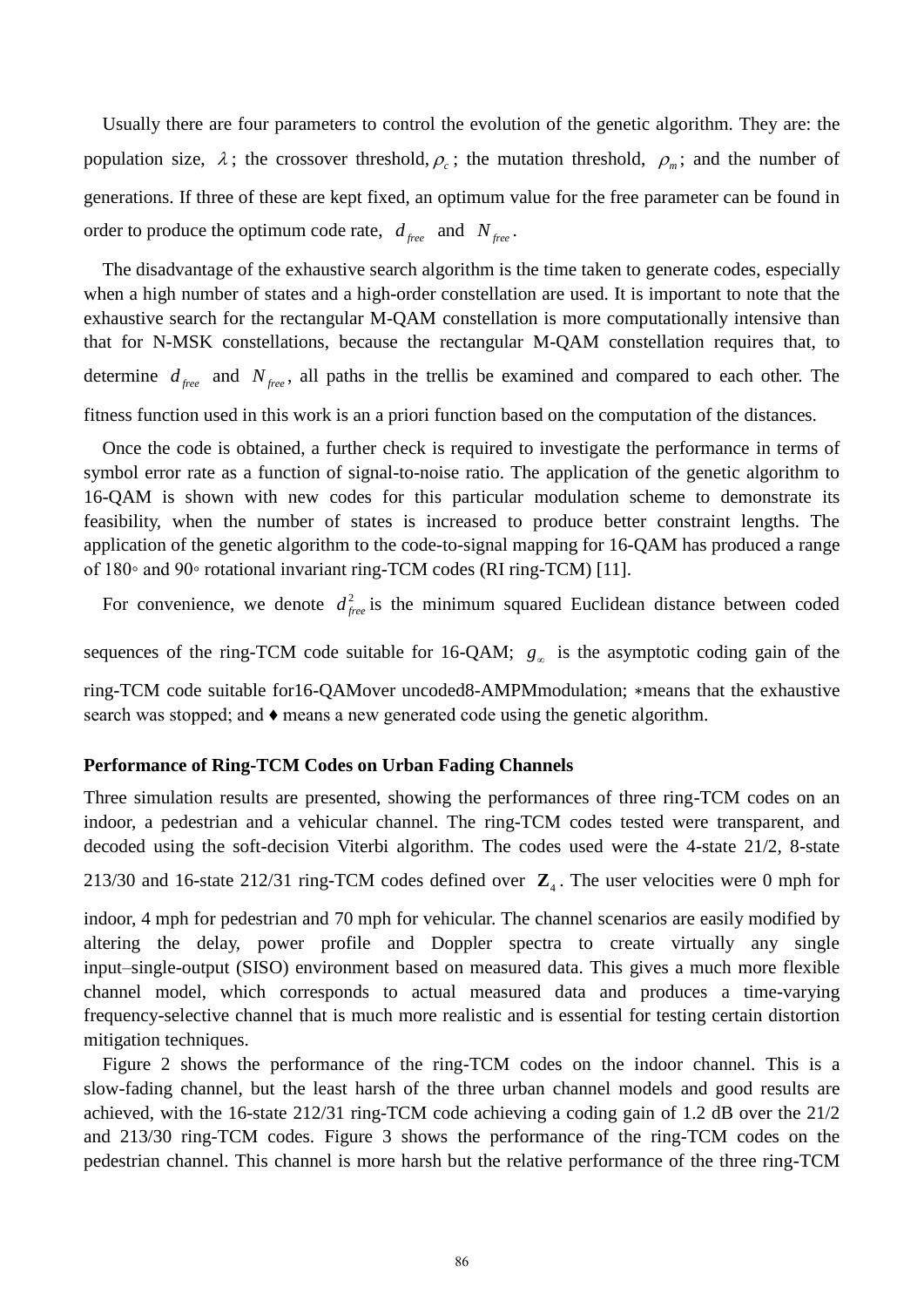codes has not changed. The 212/31 ring-TCM code achieves a coding gain of approximately 14 dB over uncoded performance. Figure 4 shows the performance of the ring-TCM codes on the vehicular channel. This channel is a time-varying fading channel and is very harsh. The performance of all three ring-TCM codes is poor and there is no significant coding gain over an uncoded system.



### **Acknowledgements**

The authors would like to acknowledge the comments of colleagues, and the support of Chinese NSF 61372035

#### **References**

- 1. Massey, J.L. and Mittelholzer, T. (1984) Codes over rings a practical necessity. Presented at AAECC7 International Conference, Universite' P. Sabatier, Toulouse, France.
- 2. Massey, J. and Mittelholzer, T. (1989) Convolutional codes over rings. Proceedings of the 4th Joint Swedish Soviet Workshop Information Theory, pp. 14–8.
- 3. Baldini, R.F. and Farrell, P.G. (1990) Coded modulation wit convolutional codes over rings. Presented at Second IEE Bangor Symposium on Communications, Bangor, Wales.
- 4. Baldini, R.F. and Farrell, P. (1994) Coded modulation based on rings of integers modulo-q part 2: convolutional codes. IEE Proceedings: Communications, 141, 137–42.
- 5. Carrasco, R., Lopez, F. and Farrell, P. (1996) Ring-TCM for N-MSK modulation: AWGN channels and DSP implementation. Communications, IEE Proceedings, 143, 273–80.
- 6. Carrasco, R. and Farrell, P. (1996) Ring-TCM for fixed and fading channels: land-mobile satellite fading channels with QAM. Communications, IEE Proceedings, 143, 281–8.
- 7. Lopez, F.J., Carrasco, R.A. and Farrell, P.G. (1992) Ring-TCM Codes over QAM. IEE Electronics Letter, 28, 2358–9.
- 8. Tarokh, V., Seshadri, N. and Calderbank, A. (1998) Space-time codes for high data rate wireless communication: performance criterion and code construction. Information Theory, IEEE Transactions on, 44, 744–65.
- 9. Benedetto, S., Mondin, M. and Montorsi, G. (1994) Performance evaluation of trellis-coded modulation schemes. Proceedings of the IEEE, 82, 833–55.
- 10. Goldberg, D. (1989) Genetic Algorithms in Search, Optimization and Machine Learning, Addison-Wesley Longman Publishing Co., Inc., Boston, MA, USA.
- 11. Soto, I. and Carrasco, A. (1997) Searching for TCM codes using genetic algorithms.